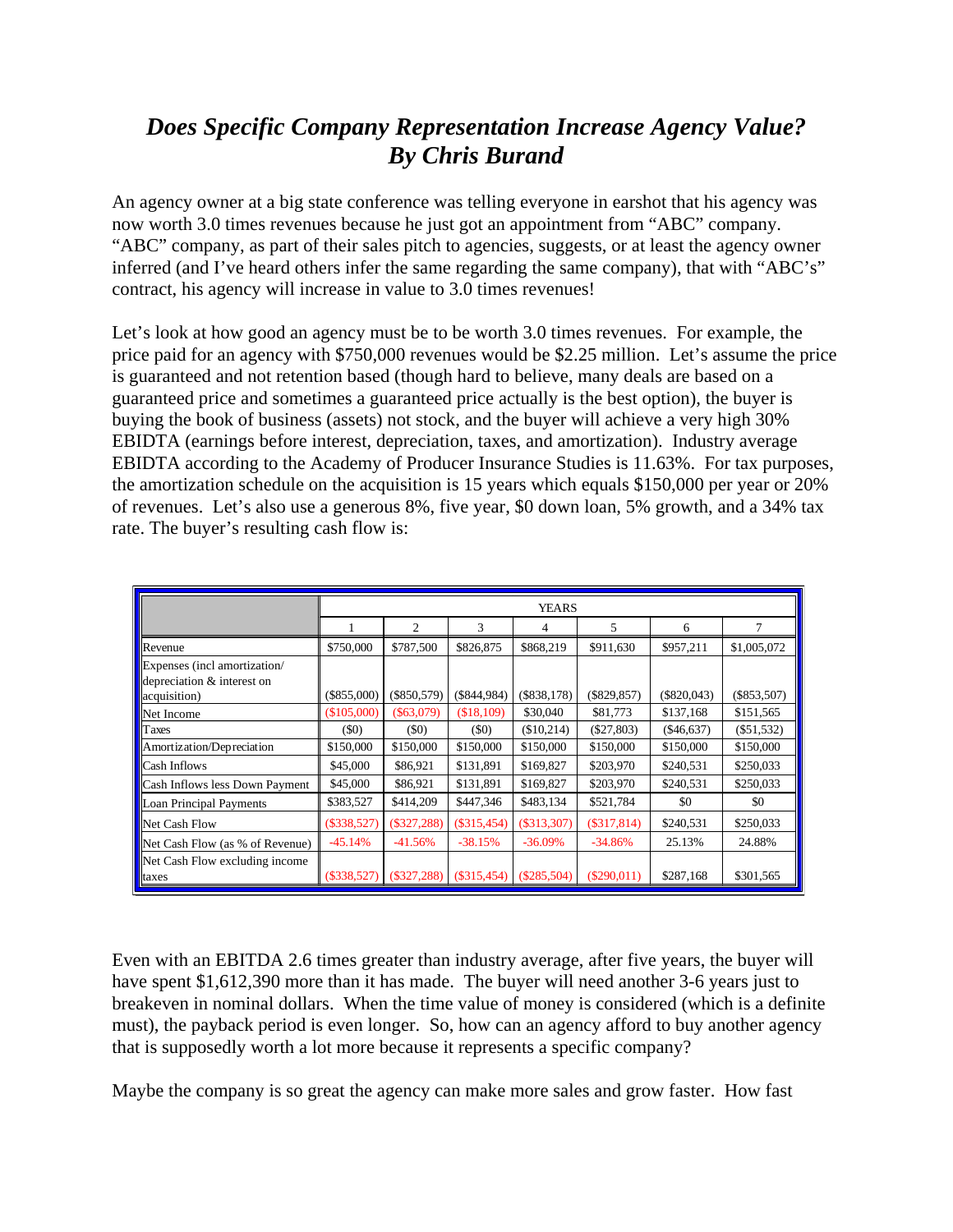would the agency have to grow to breakeven in seven years? The agency would have to grow by 26% per year while maintaining a 30% EBITDA! Another way of putting it, the agency would have to grow the \$750,000 in revenue to \$2.86 million in seven years.

If such a company contract was so valuable and having such a contract did generate considerable additional sales, it seems the company would be growing very fast too. In 1999 (the latest data available), three P&C standard lines companies in the top 250 P&C carriers listed in Best's Review (representing 95% of all NWP) had 20%+ growth and had achieved consistently high growth over the last five years. (Companies with serious stability problems, workers' comp. carriers, medical malpractice carriers, reinsurers, carriers not rated by A.M. Best, carriers not directly available to retail agencies, and companies whose net written premium growth was largely due to changes in reinsurance practices were excluded from this comparison.) "ABC" Company is not one of these high growth companies and I am not aware that any of these three have been suggesting to their agents that appointments with them increases an agency's value.

Another possibility is the company is very selective about with which agencies it contracts. Perhaps it only contracts with high profit agencies. To be worth 3.0 times revenues, the buyer in our original example must expect a 55%-60% pretax profit margin (excluding acquisition amortization and interest expense) to breakeven in seven years! Given the average EBITDA for this seller's peer group is only 11.63%, 55%-60% is probably not a reasonable expectation.

A third possibility is the company believes the buyer will have very little marginal cost related to the acquisition. In other words, they have enough people and space to absorb the seller's operations without much additional cost. We already know the buyer must achieve 55% pretax profit margin (excluding acquisition amortization and interest expense) to breakeven in seven years. The only way to achieve such a profit margin is if the buyer or seller has an incredibly inefficient operation prior to the acquisition.

For example, assume the buyer is the inefficient operation. The average agency with \$750,000 revenue (like the seller) has 9-11 employees. Therefore, to achieve 55% pretax profit margin (excluding acquisition amortization and interest expense), the buyer must have at least 5-10 excess employees and considerable extra floor space and automation capacity. Otherwise, they cannot eliminate enough expense. Even so, my experience suggests that any agency so unproductive will not attain significantly greater productivity with an acquisition because the productivity problem is typically one of bad management and the buyer's management does not usually change with an acquisition.

If the seller were the inefficient agency, the obvious question is, "How can such a poorly managed agency be worth such a high premium?"

A fourth possibility is the buyers are simply believing the company's propaganda and not doing sufficient due diligence and analysis. The company supposedly keeps track of its agencies' sales prices and then supplies the list to its other agencies. Such a list could be a powerful reason to believe the company. Agency owners begin believing "if this other agency sold for 3.0 times then mine will sell for 3.0 times." As long as the agency can find more gullible buyers, their